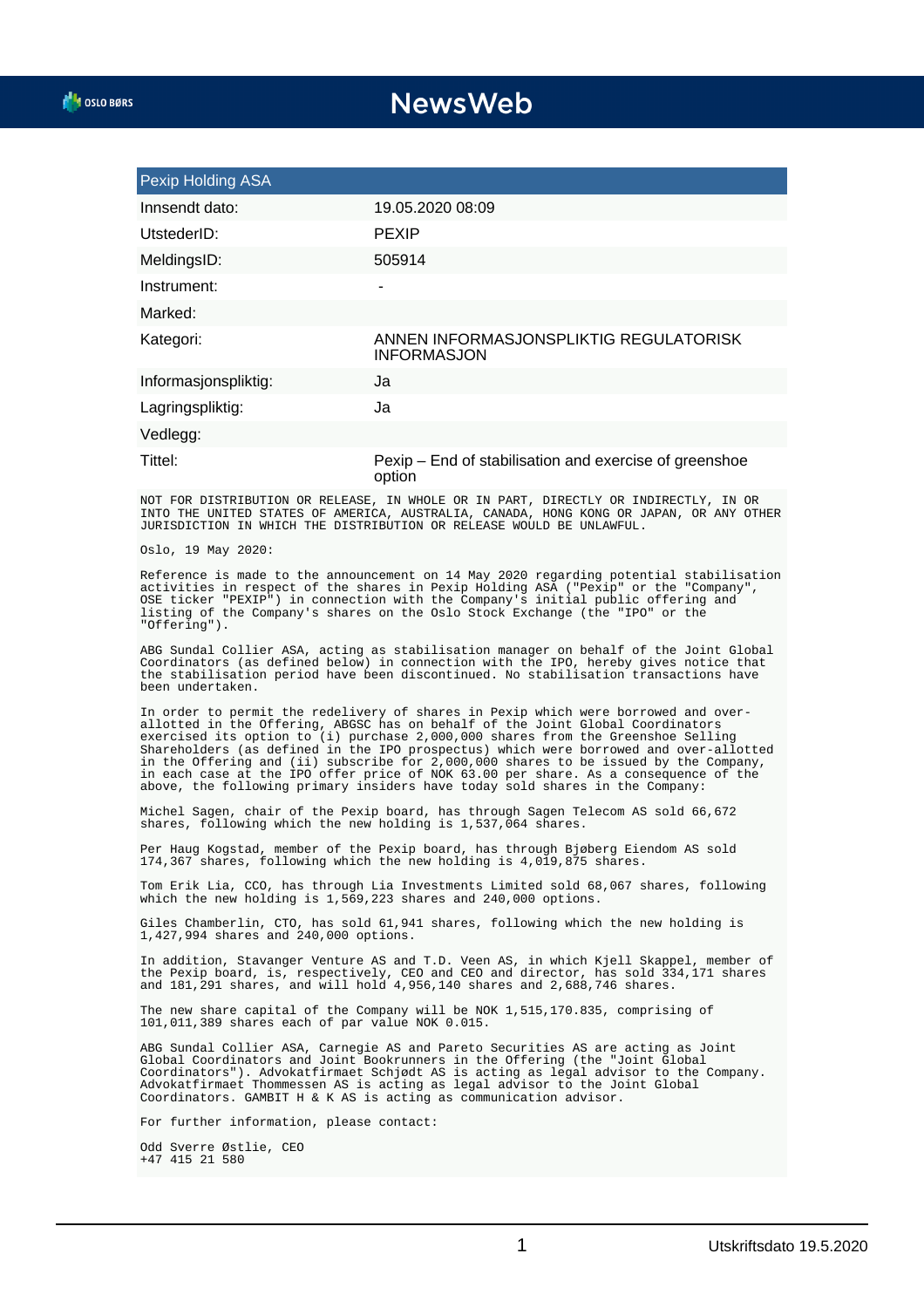Øystein Hem, CFO +47 992 34 596 oystein@pexip.com

About Pexip

Pexip is a global technology company delivering a video-first meeting platform with 15% of the Global Fortune 500 companies as customers. The Company's product offering is a highly scalable, cloud-native meeting platform that is deployable either as a service or a self-hosted solution in any public or private cloud environment. All offerings build on Pexip's unique Infinity technology, and are delivered via a recurring subscription-based business model. The Company has more than 300 channel partners located in about 75 countries worldwide.

## Important notice

These materials do not constitute or form a part of any offer of securities for sale or a solicitation of an offer to purchase securities of the Pexip Holding ASA (the "Company") in the United States or any other jurisdiction. The securities of the Company may not be offered or sold in the United States absent registration or an exemption from registration under the U.S. Securities Act of 1933, as amended (the "U.S. Securities Act"). The securities of the Company have not been, and will not be, registered under the U.S. Securities Act. Any sale in the United States of the securities mentioned in this communication will be made solely to "qualified institutional buyers" as defined in Rule 144A under the U.S. Securities Act. No public offering of the securities will be made in the United States.

In any EEA Member State other than Norway and Sweden, this communication is only addressed to and is only directed at qualified investors in that Member State within the meaning of the EU Prospectus Regulation, i.e., only to investors who can receive the offer without an approved prospectus in such EEA Member State. The expression "EU Prospectus Regulation" means Regulation (EU) 2017/1129 of the European Parliament and of the Council of 14 June 2017 (together with any applicable implementing measures in any Member State).

In the United Kingdom, this communication is only addressed to and is only directed at Qualified Investors who (i) are investment professionals falling within Article 19(5) of the Financial Services and Markets Act 2000 (Financial Promotion) Order 2005 (as amended) (the "Order") or (ii) are persons falling within Article 49(2)(a) to (d) of the Order (high net worth companies, unincorporated associations, etc.) (all such persons together being referred to as "Relevant Persons"). These materials are directed only at Relevant Persons and must not be acted on or relied on by persons who are not Relevant Persons. Any investment or investment activity to which this announcement relates is available only to Relevant Persons and will be engaged in only with Relevant Persons. Persons distributing this communication must satisfy themselves that it is lawful to do so.

The Target Market Assessment is without prejudice to the requirements of any contractual, legal or regulatory selling restrictions in relation to the Transaction.

For the avoidance of doubt, the Target Market Assessment does not constitute: (a) an assessment of suitability or appropriateness for the purposes of MiFID II; or (b) a recommendation to any investor or group of investors to invest in, or purchase, or take any other action whatsoever with respect to the Company's shares.

Each distributor is responsible for undertaking its own Target Market Assessment in respect of the Company's shares and determining appropriate distribution channels.

Matters discussed in this announcement may constitute forward-looking statements. Forward-looking statements are statements that are not historical facts and may be identified by words such as "anticipate", "believe", "continue", "estimate", "expect", "intends", "may", "should", "will" and similar expressions. The forward-looking statements in this release are based upon various assumptions, many of which are based, in turn, upon further assumptions. Although the Company believes that these assumptions were reasonable when made, these assumptions are inherently subject to significant known and unknown risks, uncertainties, contingencies and other important factors which are difficult or impossible to predict and are beyond its control. Such risks, uncertainties, contingencies and other important factors could cause actual events to differ materially from the expectations expressed or implied in this release by such forward-looking statements. The information, opinions and forward-looking statements contained in this announcement speak only as at its date, and are subject to change without notice.

This announcement is made by and, and is the responsibility of, the Company. The Joint Global Coordinators are acting exclusively for the Company and no one else and will not be responsible to anyone other than the Company for providing the protections afforded to their respective clients, or for advice in relation to the contents of this announcement or any of the matters referred to herein. Neither the Joint Global Coordinators nor any of their respective affiliates makes any representation as to the accuracy or completeness of this announcement and none of them accepts any responsibility for the contents of this announcement or any matters referred to herein.

This announcement is issued pursuant to legal information obligations and is subject to the disclosure requirements pursuant to section 5-12 of the Norwegian Securities Trading Act. The announcement is for information purposes only. It does not purport to be complete, and it is not to be relied upon in substitution for the exercise of